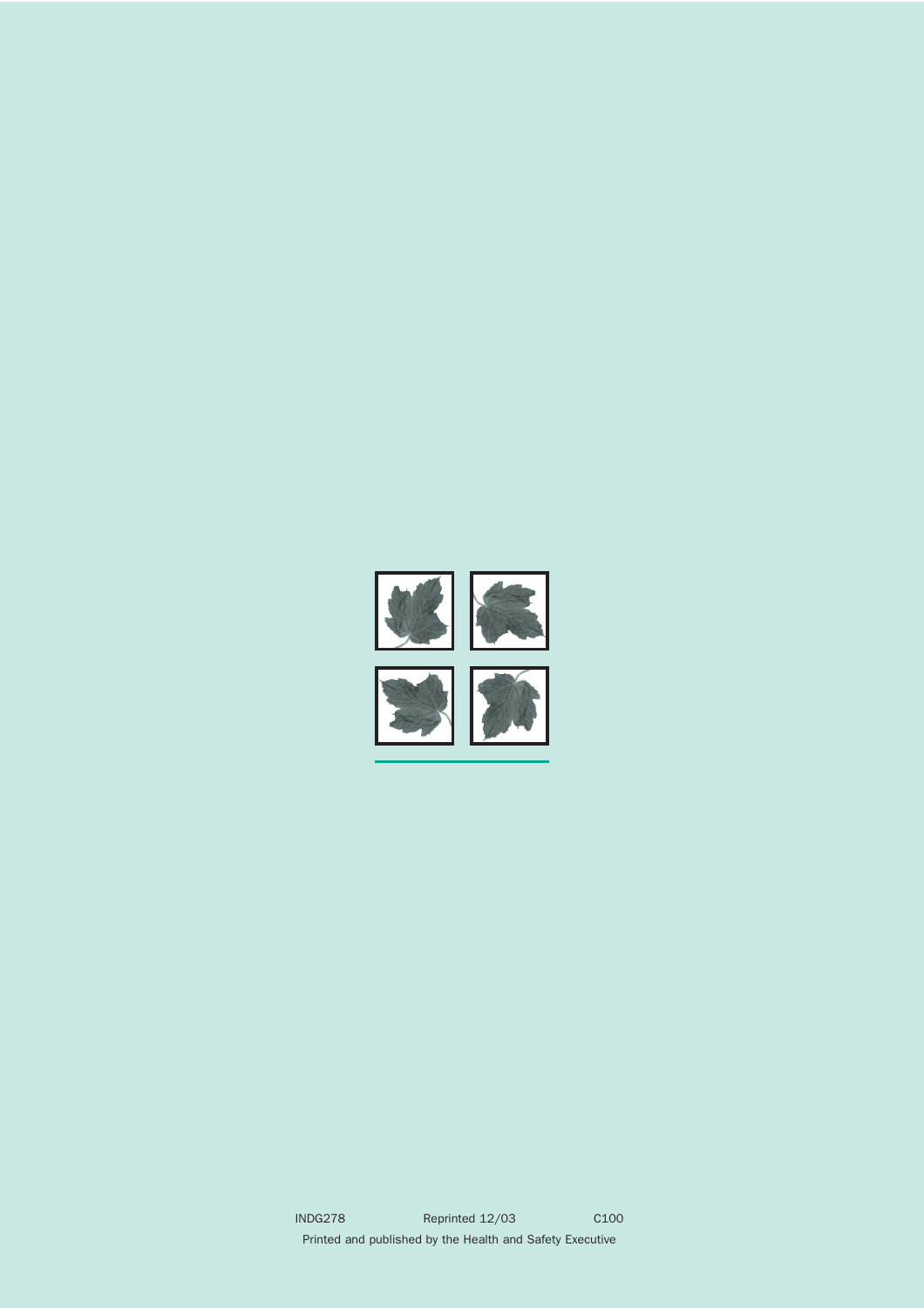

# tree work



# accidents



an analysis of fatal and serious injuries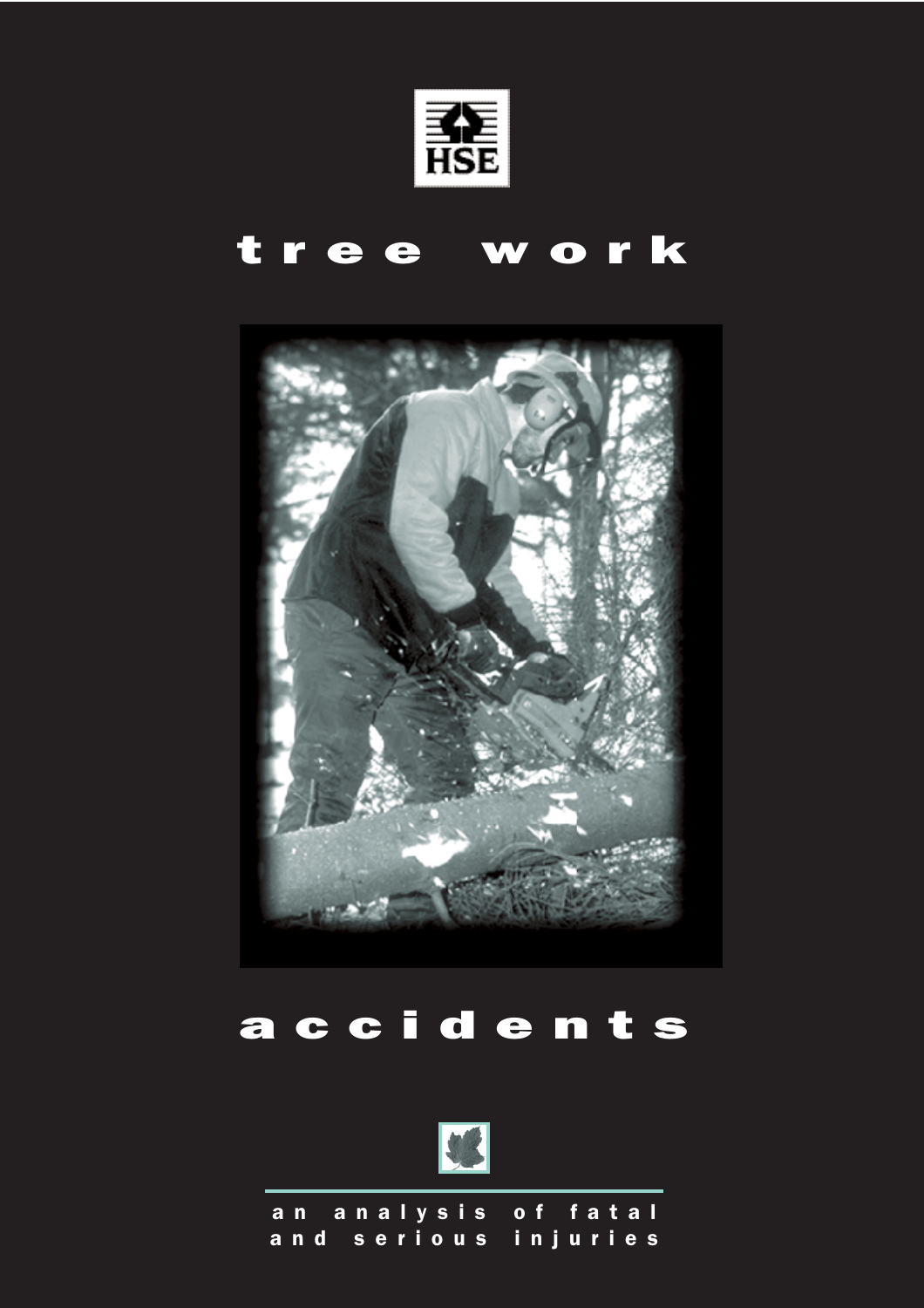

# ee work accidents tree work accidents

# accidents

ee work

*Tree work is dangerous work. The Health and Safety Executive (HSE) has published this booklet to highlight the high level of injuries in forestry and arboriculture. It describes some of the all too common accidents HSE has investigated and how, by taking simple precautions, employers, employees and the self-employed can protect against risks to health and safety.* 

The immediate pain and trauma of an incident are obvious, but it is the long-term consequences that really hurt. Serious injuries can result in lifelong disability and temporary or sometimes permanent loss of income. Where the injuries are fatal, family and friends also have to deal with the severe emotional trauma of suddenly losing a loved one.

HSE has completed an analysis of injuries reported from the forestry and arboriculture industries between 1990 and 1996. During those 6 years, 38 people were killed (an average of 6 per year). We also estimate that in those 6 years:

*Labour Force Survey indicates under-reporting of non-fatal accidents to be 75% for employees and at least 90% for selfemployed workers.*

- there were 1800 major injuries (an average of 300 per year); and
- a further 4800 injuries (an average of 800 per year) which were not major injuries but resulted in workers having to take 3 days or more off work.

Major injuries include: fracture other than to fingers, thumbs or toes; amputation; dislocation of shoulder, hip, knee or spine; any other injury requiring admittance to hospital for more than 24 hours.

The odds of someone in forestry and arboriculture sustaining a fatal or major injury in any one year are now estimated to be worse than 1 in 120.

As shown on the chart below, the full seriousness of the situation is revealed when this is compared with other industries.

It is time for everyone who works or has an interest in forestry and arboriculture to ensure that adequate resources (ie time, money and effort) are devoted to health and safety. Make this a lifelong priority - not a lifelong regret.

#### Comparison of industry injury rates

*Average fatal and major injury rates per 100 000 employees (1990/91 - 1995/96)*



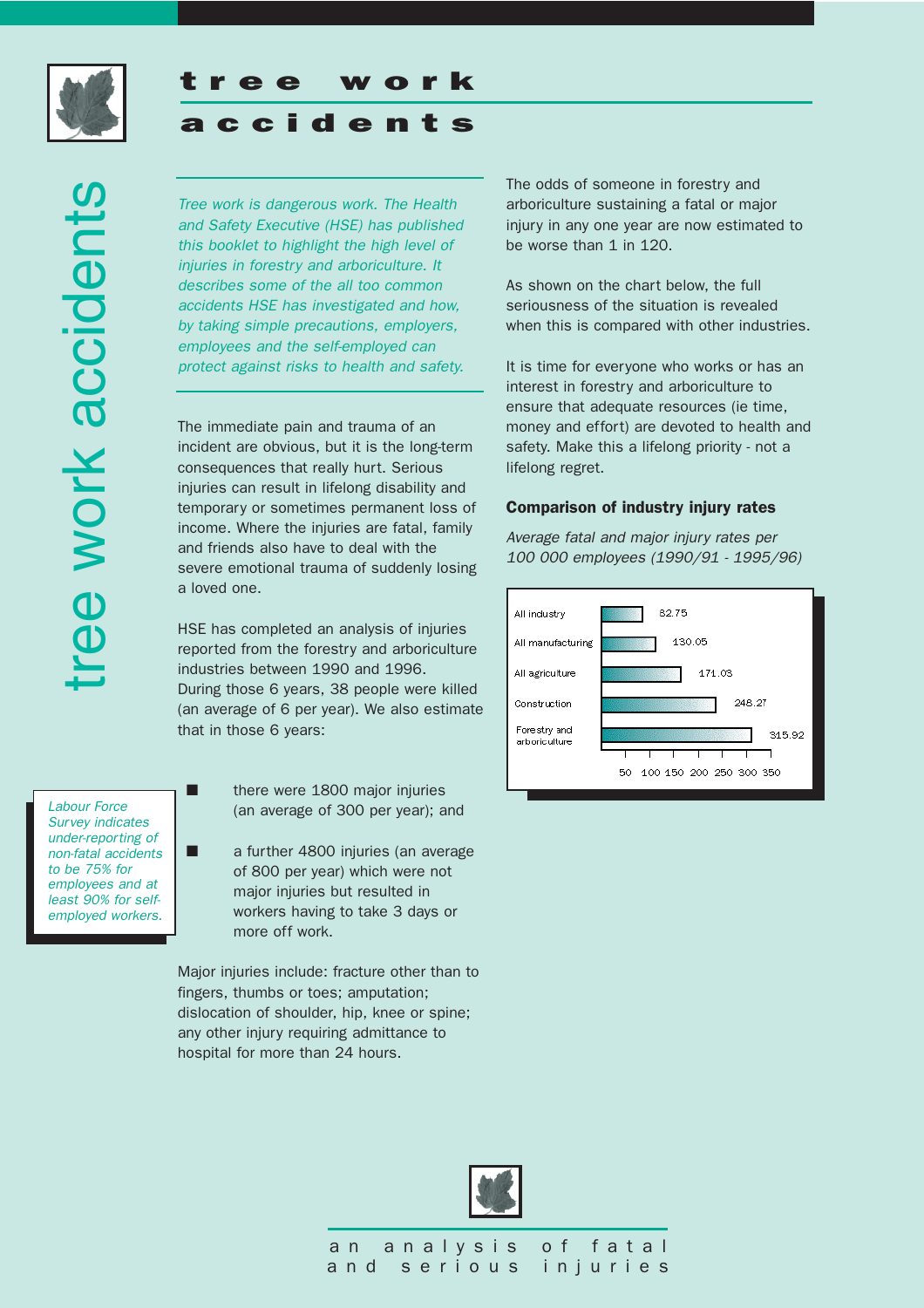#### dangers

## chainsaws

*Chainsaws have the potential to cause horrific injuries. By law, chainsaw operators must have received adequate training relevant to the type of work they undertake. They are also required to wear appropriate chainsaw protective clothing whenever they use a chainsaw.*

An employee of a landscaping company cut his left leg with a hired chainsaw while felling trees on a fencing job. He had not received adequate training in the use of a chainsaw and had declined the offer of chainsaw protective clothing made by the hire shop.

*Anyone who uses a chainsaw at work must be trained. No matter how small the job, always wear the correct chainsaw personal protective equipment.*

A self-employed forestry worker was struck in the face by a chainsaw. He was snedding windblown trees and stumbled as he moved position. In bracing himself for the fall he squeezed the throttle trigger; the guide bar tip touched a tree and the saw kicked back up under his helmet.

*Always apply the chainbrake on the chainsaw when moving between tasks.* 

A trainee arborist needed 35 stitches to his left arm after it came into contact with the running chain on a top-handled chainsaw. He had failed to position himself correctly in the tree. To steady his position, he placed his free hand below and in line with the cut he was making on the branch. When the saw completed the cut, it dropped through onto his arm.

*Top-handled chainsaws should only be operated by arborists who have undergone specific training in their use. Where possible, top-handled chainsaws should always be held with both hands. Poor positioning in the tree is not an excuse for one-handed use.* 

A self-employed arborist cut the tendons and artery in his forearm when he tripped while de-limbing a felled tree in a domestic garden. He was using a top-handled chainsaw one-handed.

*Top-handled chainsaws are designed to be used up in trees. He should have used a conventional chainsaw when working on the ground.*

An employee arborist suffered a chainsaw laceration to the back of his left leg during tree pruning work. His employer had provided him with chainsaw protective trousers which only had protective material on the front of the legs.

*Arborists working in trees should always use chainsaw protective trousers with protective material covering the full length of both the front and back of the legs and extending up to the waist at the front.*





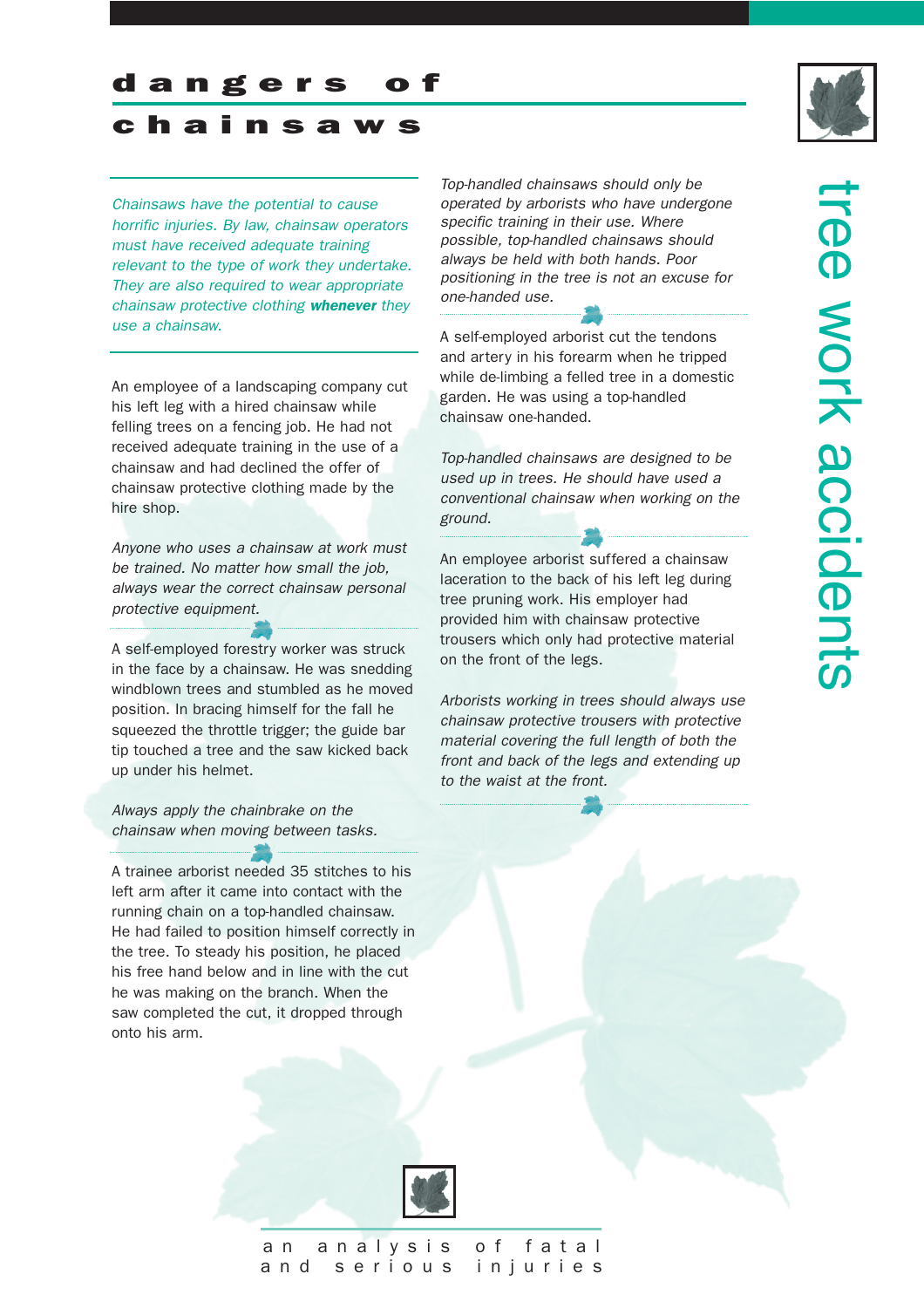

from trees

ree work accidents tree work accidents

*Working in trees requires specialist training and a disciplined approach to the work. A full risk assessment needs to be made of each work site. Appropriate use of mobile elevated work platforms can reduce the risks to which climbers are exposed. Where ropes and harnesses are used, the equipment needs to be in first-class condition.*

An experienced employee arborist was off work for six months, having suffered a fractured and dislocated right shoulder, a dislocated left shoulder and breaks to his jaw, ribs, wrist, kneecap and leg when he fell 10 m out of a tree on to a road. He cut through the branch to which he was anchored.

#### *He should not have anchored himself to the branch on which he was working.*

A self-employed arborist was working alone felling a large fir tree in a private garden. He was found with multiple injuries at the base of the tree, without a harness or other protective equipment. He never regained consciousness and died four days later in hospital.

*Never 'free climb' trees. Always ensure that your means of access is secure. There should always be at least two trained climbers for any tree work involving access by rope and harness.*

A trainee arborist on college placement damaged his back when he fell 10 m out of a tree, having cut through his climbing rope with a chainsaw.

*Keep climbing ropes and equipment clear of chainsaws. Use supplementary anchor points where possible.*



A local authority arborist fell from a ladder when removing the lower limbs of a tree during dismantling. The ladder was supported on the branch he was cutting. As he cut through a section of the branch, it swung down and knocked the ladder away from beneath him. The ladder was not secured to the branch, nor was the chainsaw operator roped into the tree.

*Both the arborist and the ladder should have been secured to the tree.*

A self-employed arborist fell 11 m out of a tree and fractured his pelvis when the branch he was using as his primary anchor point broke. The branch clearly showed signs of decay.

*When planning work on trees, they must be assessed for disease and decay. A mobile elevating work platform should be used for trees that are not safe to climb. When climbing, always assess the reliability of a anchor point before use. If a reliable anchor point is not available, do not climb.*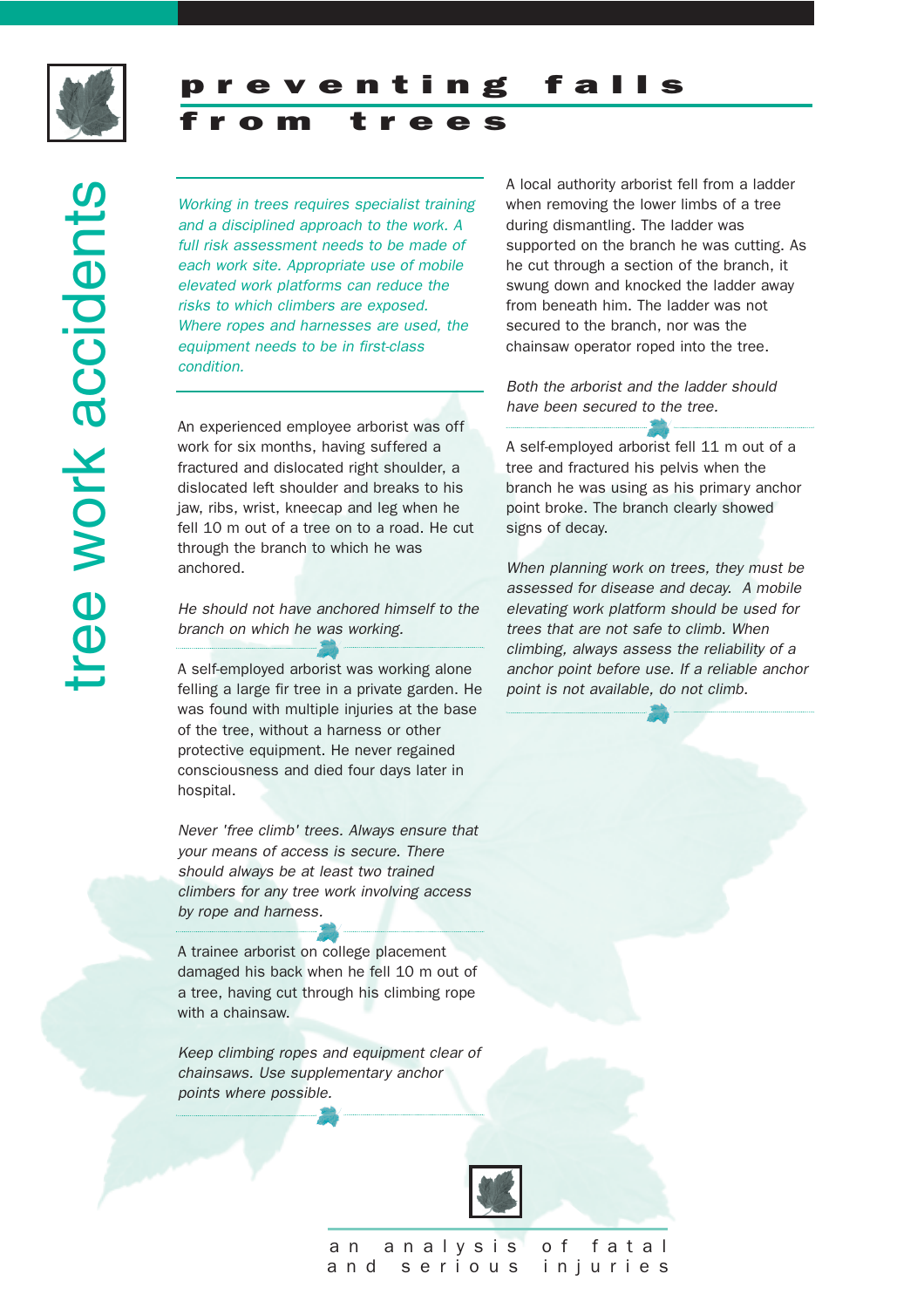processing



landscaping work

*Processing timber products (both wanted and unwanted) often involves using machines with high-speed cutters that saw, chop and grind wood. Although not often fatal, injuries on processing equipment often involve the amputation of fingers and toes. Operators need to be trained in the dangers associated with a particular machine and the precautions which need to be followed to reduce the risk of injury. This includes the setting and use of guards, and the use of safety devices such as log grippers and push sticks.*

A 17-year-old casual worker sustained serious injuries to his left leg and ankle from a clearing saw operated by a fellow employee.

*He had not received any instruction about the dangers of clearing saws and how to approach people using them.*

A self-employed forestry contractor amputated the tips of three fingers on his right hand when sawing logs for fencing stakes on a circular saw bench.

*No push stick was available to guide the fencing stakes through the saw blade.*

A self-employed forestry contractor required skin grafts to lacerations on the base of his right foot. He used it to push brash into the feed chute on a wood chipper.

*Always use another piece of wood to feed short brash into wood chippers.*

An employee of an arboriculture company had to have the index and middle fingers of his right hand surgically removed, following contact with the rotating blades of a wood chipper.



and serious injuries

*He was able to touch the blades because the guarding on the chute had been removed. Keep guards in place.*

A stump grinder operator required extensive surgery following severe lacerations to the instep of his left foot when it contacted the grinding wheel of a stump grinder. The guard of the grinding wheel was not fitted, the brake was incorrectly adjusted and no stopping device was provided at the operating position.

*Make sure that guards stay in place and that equipment is properly maintained.*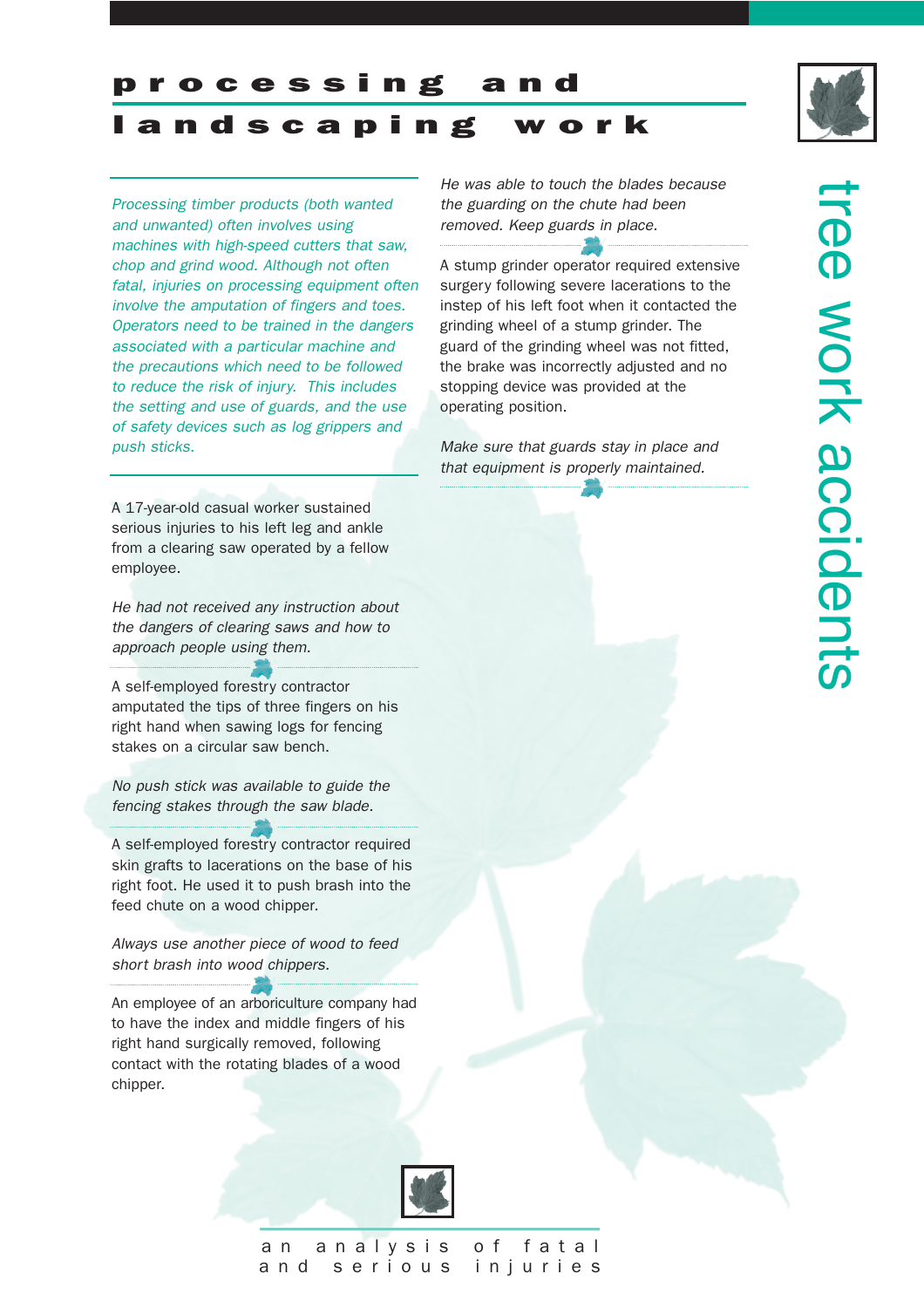

### falling and branches

*Falling timber is a major cause of serious and fatal injuries in forestry and arboriculture. Training in, and practice of, correct felling techniques would have meant that many of the dangerous situations described here would not have occurred in the first place. When they do occur, it is vital that people are trained to recognise the risk they pose and use safe systems of work to deal with the danger. Failure to do so often results in people being killed.*

A self-employed forester was killed trying to dislodge a hung-up tree by felling another tree on top of it. When the second tree struck the hung-up tree it slid down the trunk and knocked him to the ground, crushing his chest.

*Felling another tree to dislodge a hung-up tree is a recognised dangerous procedure use a winch or cant hook to dislodge hungup trees.* 

A forestry chainsaw operator who had been trained in safe felling of hung-up trees suffered a broken back and broken cheekbone while working beneath a tree. It had been left in a hung-up position when it fell on top of him.

*Always bring down hung-up trees as soon as possible and never work beneath them.* 

A self-employed chainsaw operator died when trying to fell the supporting tree on which another tree had become hung-up.

*This is a recognised dangerous practice. Using a safe system of work would have saved this man's life.*

A ground worker in a tree surgery team suffered a broken leg when dragged into a tree while lowering timber on a rope. The branch was too heavy for him to control safely.

*Always plan a system of work for lowering cut branches. Using a mechanical (eg a capstan) lowering system would have allowed the branch to have been lowered safely.*

A forestry worker member of a team undertaking sample felling had his shoulder broken when he was hit by a tree as it was felled by a fellow worker.

*If they had followed the two tree length rule the worker would not have been in the danger zone when the tree was being felled.*

An untrained employee of an arboricultural company sustained six fractured vertebrae when struck by a hung-up tree. He had felled the tree earlier in the day but it had failed to fall cleanly to the ground and he left it hung-up. When working beneath it later in the day it suddenly fell. He was off work for six months.

*Accurate felling is a skilled job. Had the employee received adequate training in correct felling techniques, it is more than likely that the tree would not have become hung-up in the first place.*

A self-employed forestry contractor was killed by a falling tree during felling operations. The tree was hung-up and he tried to dislodge it by felling a second tree on top of the first. This failed to bring down the first tree and ended up on the ground beneath the hung-up tree. While he was snedding the second tree, the first fell on top of him.

*Do not try to dislodge hung-up trees by felling another one on top of the first. Never work beneath a hung-up tree.*

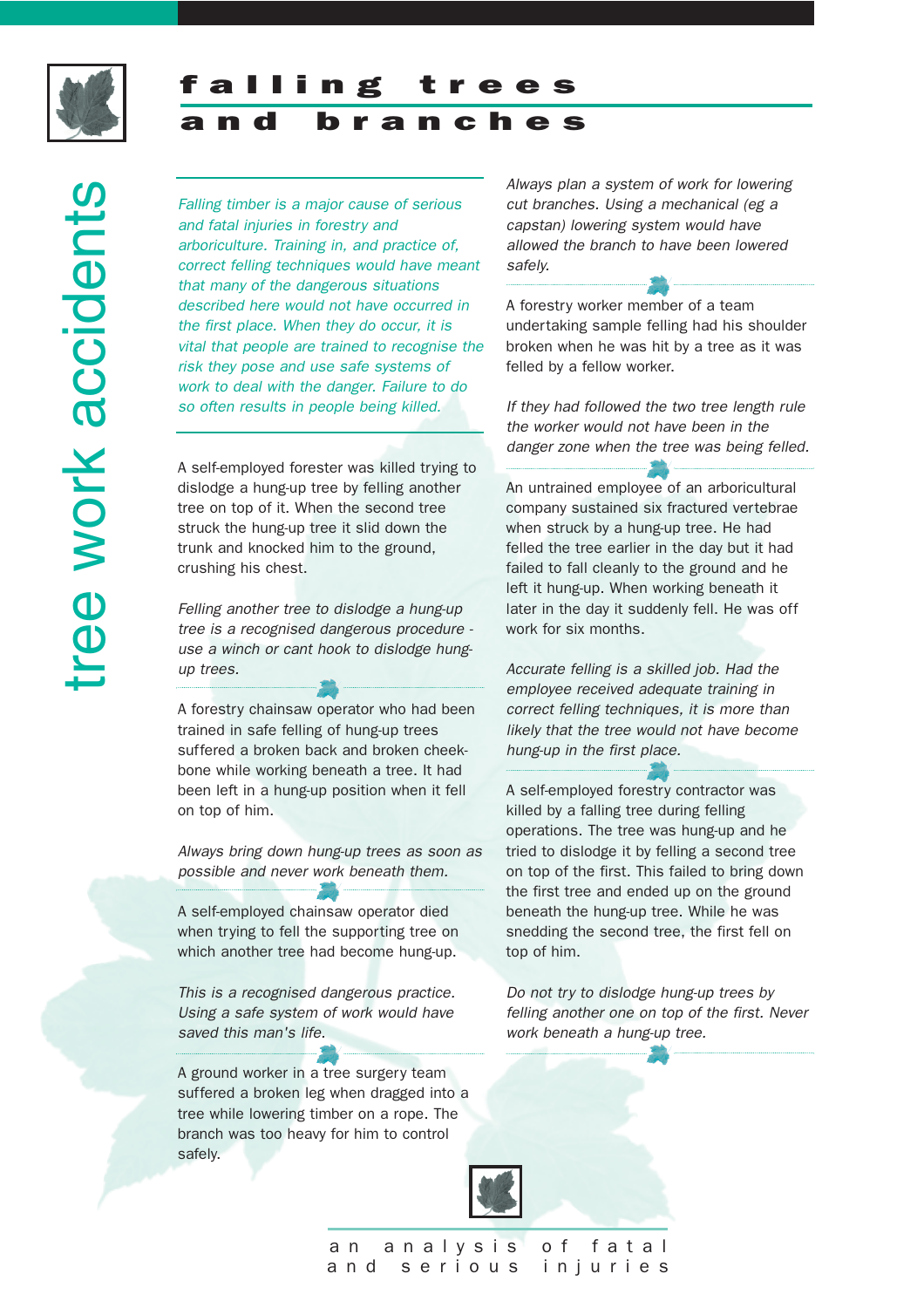#### overhead

#### power lines

*Electricity supply lines represent a particular danger for people working in forestry and arboriculture. In some of the examples below no one was hurt, but in others, workers were killed outright.*

An 11 000 V power line was brought down during work to keep the lines clear of trees. The operator tried to top a tree without assistance.

*He failed to follow established procedures and put himself and others at risk.*

A self-employed tree surgeon was electrocuted when the hydraulic platform he was using contacted 11 000 V overhead power lines as he manoeuvred it into position.

*Never operate machines with extending hydraulic arms within 9 m of overhead power lines on wooden poles, or within 15 m of lines on steel towers, unless they have been specially adapted for protection against electrical hazards.*

The operator of a tree harvester brought down two conductors of an 11 000 V cable when moving his machine from one site to another. Luckily he was not injured.

*Landowners should maintain accurate maps showing where power lines cross their land and, where necessary, liaise with the managers of contractors to ensure that adequate protective measures are taken to avoid contact.*

A forestry contractor felling a standing sale site received severe burns to his hands and feet when he tried to remove a tree that he had felled onto a 33 000 V overhead power line.





A tree surgeon was electrocuted when pruning trees in a private garden, using an aluminium ladder for access. The branches of the trees were within 2 m of an 11 000 V overhead power line. A 2.5 m section from the top of the tree fell against the lines and he was electrocuted.

*The power should have been disconnected while the work was being carried out.*

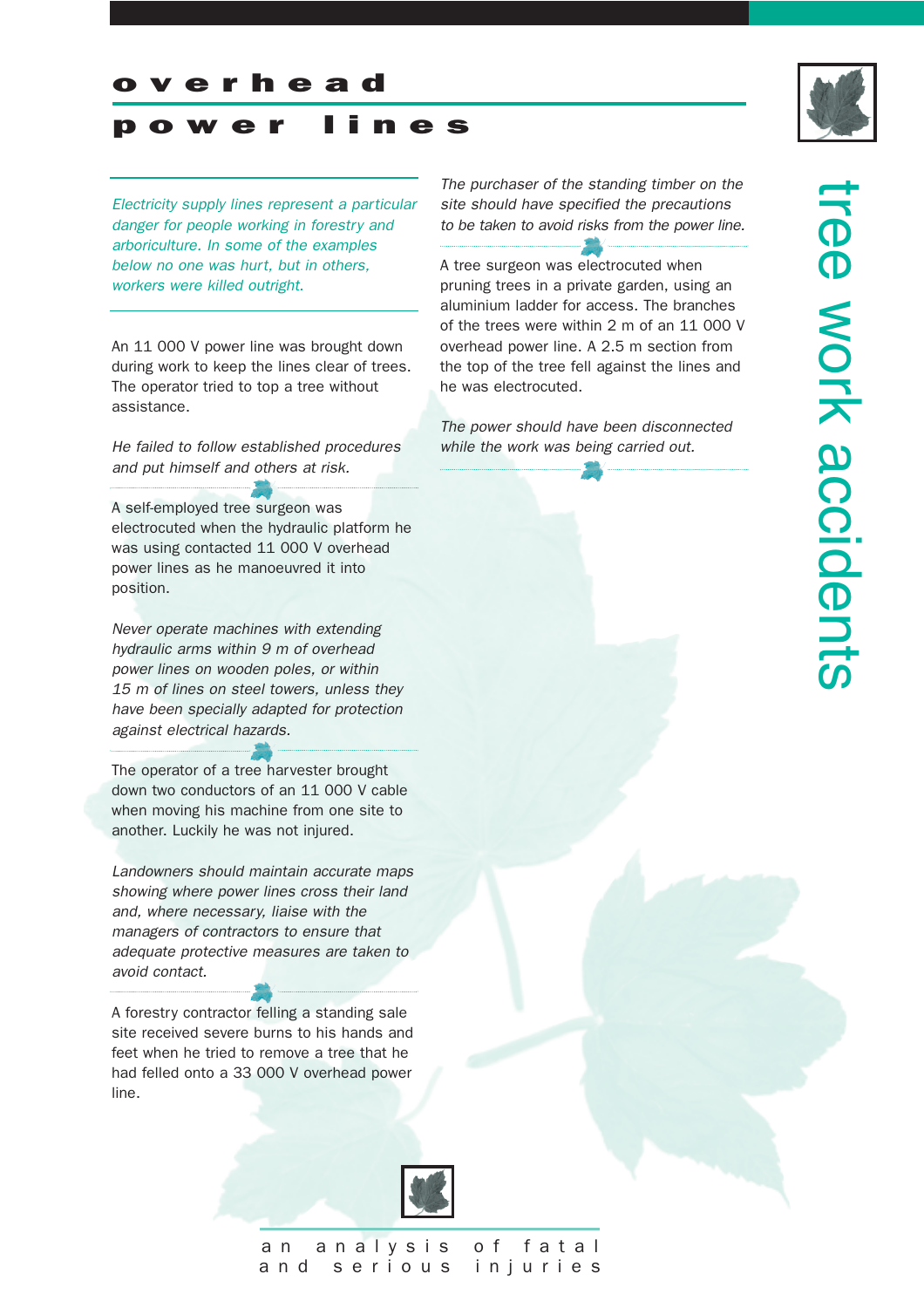

slopes

*Much forested land in Great Britain is located in upland areas. Often the terrain is boggy and strewn with rocks. Machines need to be well maintained to remain safe and viable in these conditions. Those responsible for planning work on forestry sites need to assess slopes, select equipment which can safely work the site and designate safe routes of access across the area.*

A forwarder operator suffered a broken arm and broken ribs as he was thrown out of the cab door of his forwarder. He lost control when taking a short cut down a 10-15° slope. Faults found on the equipment included no seat belt, controls not clearly marked in English, a window missing from the cab door and minimal tread on the tyres.

*Keep to agreed routes when working on slopes. Ensure that your equipment can cope with the conditions and is well maintained.*

A self-employed timber merchant suffered a fractured skull, punctured lung and broken bones when his skidder overturned on a 26° forest slope which had been recently clear felled. The handbrake was disconnected and both the footbrakes were ineffective, nor was a seat belt fitted.

*It is vital to have well-maintained brakes. Wearing a seat belt ensures that you stay in your seat if the machine were to overturn.*

A forestry contractor sustained a broken pelvis and ribs after his ATV somersaulted forward after hitting an obstruction at low speed on a 30° slope. The machine was being used for transporting fence stakes to a remote area.

*Ensure that operators are trained and that any loads which are carried or towed are within the capabilities of the machine.*

A self-employed forestry contractor was killed clearing brash from around a timber stacking area. He reversed over the boundary of the area and overturned down a 35° slope. The tractor was not fitted with any roll-over protection.

*Only forestry tractors which are fitted with roll-over protection should be used for working on or near slopes which pose a risk of overturn.*

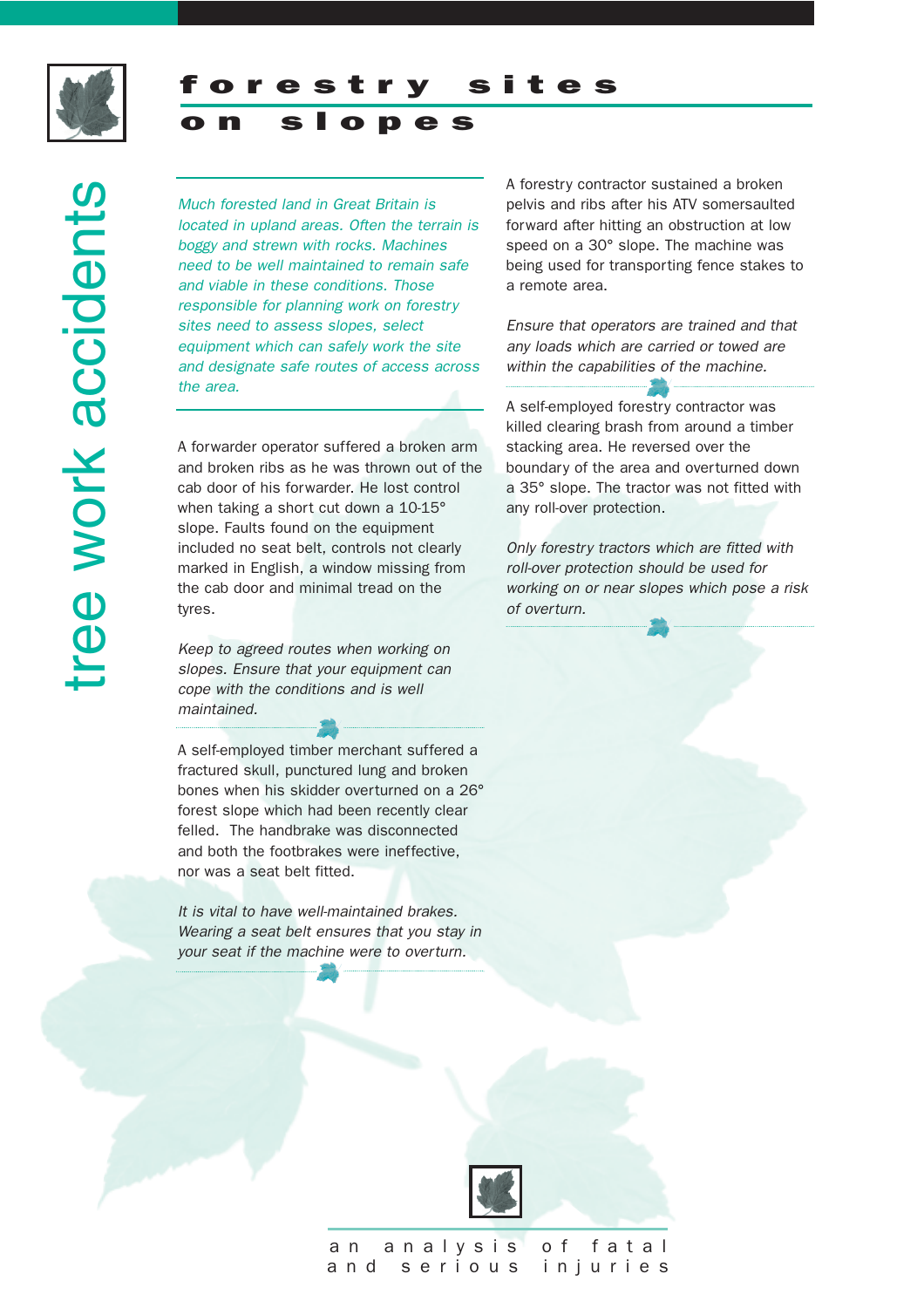

mechanical harvesting and extraction

*Modern forestry machines are highly complex pieces of equipment. Make sure they are properly adapted for the forest environment. Operators should be trained to safely operate and maintain their machines. Main contractors need to co-ordinate the activities of their sub-contractors on forestry work sites, so that no one's health and safety is put at risk.* 

A machine operator had his left leg fractured in three places while operating a 360° excavator fitted with a log grab, when a log was ejected into the cab.

*The machine had no windscreen and was not fitted with falling object protection. Make sure machines are properly adapted.*

A skyline chokerman sustained multiple injuries when he was struck by two trees when he was radioing to the winchman to haul-in. He did not check the risk zone created by the movement of the trees.

*Always position yourself away from moving timber and wire ropes, and assess the likely path of materials before hauling-in.*

A self-employed forwarder operator trying to de-bog a fellow contractor's tractor and winch had his leg drawn into the revolving rear wheel axle as he sat in the driver's seat. His leg was pulled in by a log he had chained to the wheel. The injuries were so severe that his lower leg had to be amputated.

*The tractor was in an exceptionally poor state of repair with no mudguards or roll bar.* 

A self-employed forestry contractor was killed while attempting to replace one of the two electrical sensors inside the measuring wheel on the head of his tree harvester. He caused a short circuit, which activated control valves of the knives causing them to close, crushing him to death.

*Always turn the machine off, set the controls to neutral and dump the hydraulic pressure before working on any control system on a forestry machine.*

A lorry driver suffered two broken ribs after falling 4 m from the operating position. The king post failed on his lorry loader while loading logs from the side of a forest road.

*The king post had already been welded. Make sure that any alterations or repairs to the structure or fabric of forestry machines is done by competent welders/engineers and the machine is re-examined before use.* 

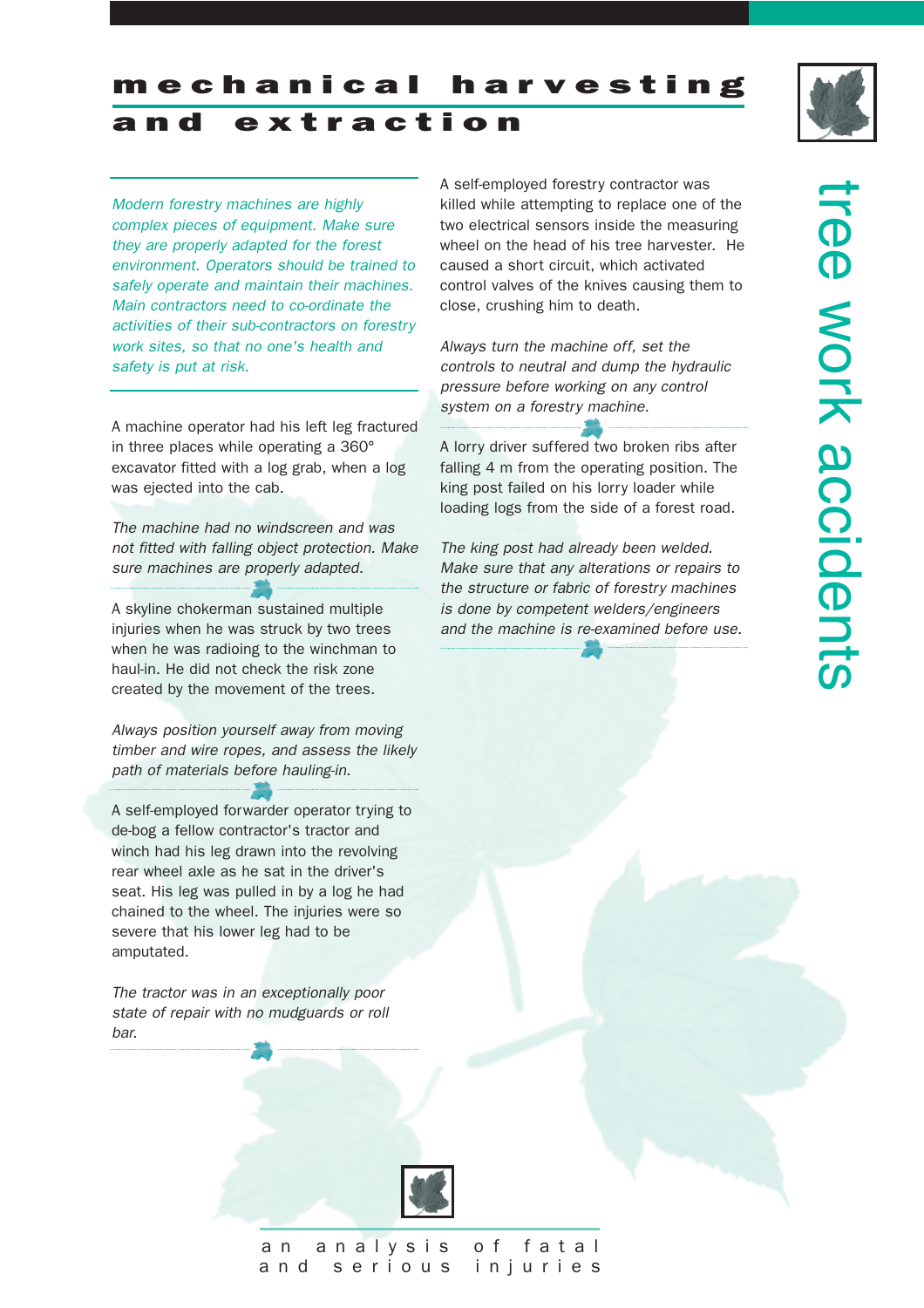

tree work accidents

ree work accidents

## further r eading

#### HSE publications

*Chainsaws at work* INDG317 HSE Books 2000

*Farm and estate forestry operations*  AS15 (rev) HSE Books 1996

*Working alone in safety* INDG73 (rev) HSE Books 1998

*Watch your back: avoiding back strain in timber handling and chainsaw work* INDG145 HSE Books 1993

The future availability and accuracy of the references listed in this publication cannot be guaranteed.

#### AFAG forestry leaflets

A new range of forestry and arboriculture leaflets produced by the Arboriculture and Forestry Advisory Group (AFAG) has been published by the Health and Safety Executive.

AFAG was set up by the Health and Safety Commission's Agriculture Industry Advisory Committee (AIAC) to deal specifically with arboriculture and forestry. Members are from across the forestry and arboriculture industry, with representatives from major industry bodies and organisations. AFAG agreed to take on aspects of the work that would have disappeared with the loss of the Forestry and Arboriculture Safety and Training Council (FASTCo), in particular to update and replace the series of free FASTCo safety guides.

The new AFAG leaflets are designed to give the same practical guidance as the old guides, now revised and updated, and to operate as checklists for employers, supervisors and the self-employed. The FASTCo numbering system has also been retained, but with the prefix 'AFAG' (eg AFAG301), so everyone who was familiar with the old series should be able to easily identify the relevant new leaflet.

Single free copies of the leaflets are available by mail order from HSE Books. They are also available in priced packs of 15 or can be printed direct from HSE's website at www.hse.gov.uk/pubns/forindex.htm.